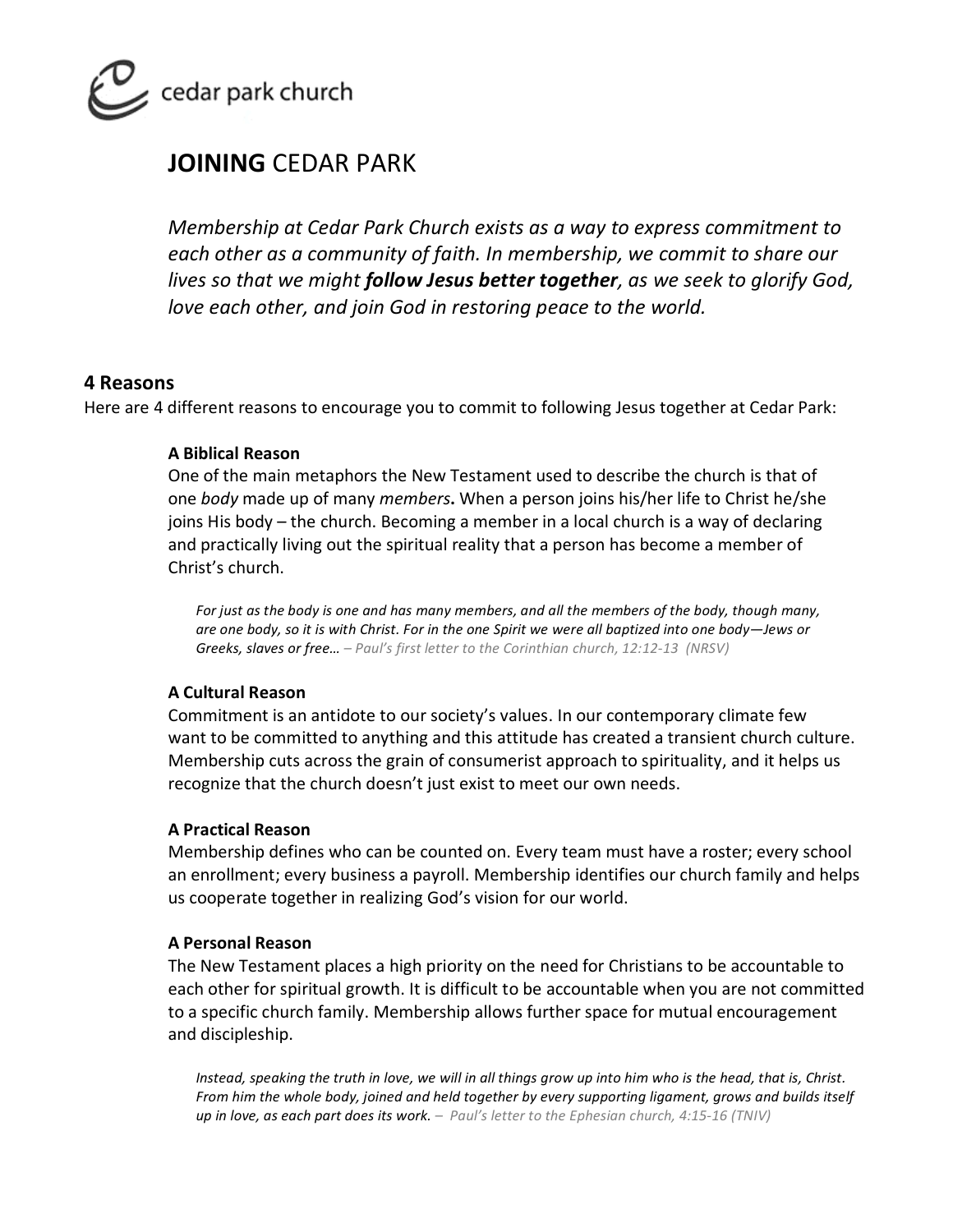## MEMBERSHIP COVENANT

As human beings made in the image of God, we are created to represent His character to the world. We reflect God the Father, Son, and Holy Spirit as we live in peaceful relationships with God, self, others, and creation. Through the empowerment of God, and the support and accountability of Cedar Park church, I covenant to move in the following directions:

## from SEPARATION  $\rightarrow$  RECONCILIATION in my relationship with GOD

- $\rightarrow$  1 will seek to trust God with all my heart and to worship Him alone; acknowledging Him as the source, center, and Lord of my life.
- $\rightarrow$  1 commit to being a life-long learner and practitioner of the way of Jesus as I seek to study his teachings and follow his lifestyle.
- $\rightarrow$  1 will seek to grow in **intimacy** with God through practicing spiritual disciplines<sup>i</sup> that help me become increasingly aware of and respond to God's love.<sup>ii</sup>

## from FRAGMENTATION  $\rightarrow$  INTEGRATION in my relationship with MYSELF

- $\rightarrow$  1 commit to allowing God and others to help me see, accept, and embrace my **identity** as a broken yet beloved child of God who has been, is being, and will be made new in Christ."
- $\rightarrow$  1 will appropriately practice vulnerability as I seek to be known by other safe people by revealing my sins, brokenness, strengths, and dreams.<sup>iv</sup>
- $\rightarrow$  1 will commit to ongoing self-examination in order to identify, and seek freedom from addictive and destructive patterns of thought and behaviour.<sup>v</sup>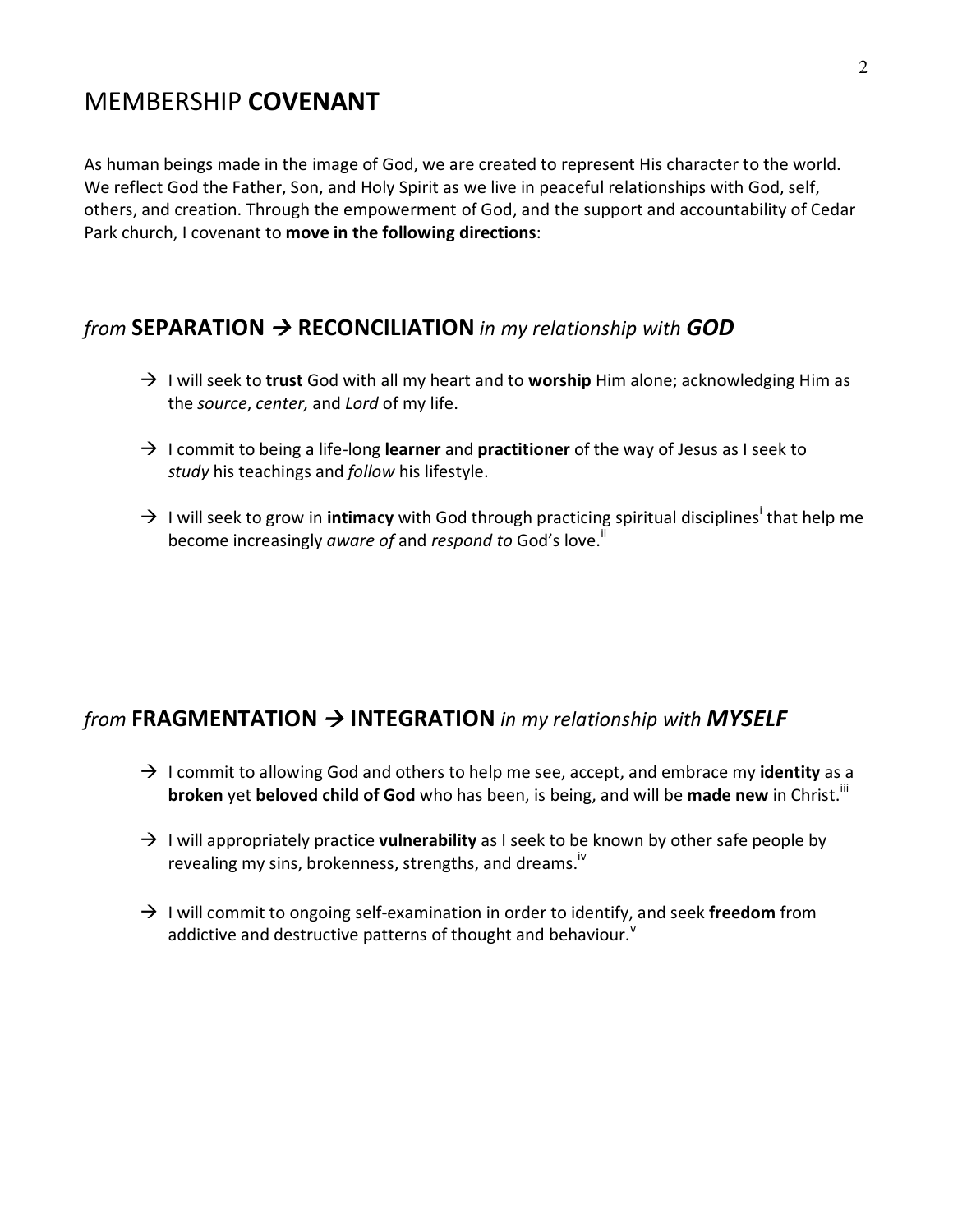## from ALIENATION  $\rightarrow$  CONNECTION in my relationship with OTHERS

#### within Cedar Park

- $\rightarrow$  1 commit to regularly gathering in groups where I can know and be known by others. This may include gathering with the larger church body on Sundays for corporate worship, and participating in a small group, mentoring relationships, accountability groups, etc.
- $\rightarrow$  I will make every effort to protect and nurture the unity of Cedar Park church by praying for the church, vi acting in love toward others, vii and by seeking to resolve conflicts by following the model of Matthew 18 as outlined in Appendix I.
- $\rightarrow$  1 commit to sharing with others the resources that God has generously shared with me. This includes consistent *financial giving* in accordance with my means, <sup>viii</sup> faithful service in alignment with my gifts,<sup>ix</sup> and *participation* in our church life together that is sacrificial.<sup>x</sup>

#### outside Cedar Park

- $\rightarrow$  1 will grow in the command to **love my neighbour** in thoughtful and tangible ways by offering hospitality, and extending relationship to those who do not follow Jesus.<sup>xi</sup>
- $\rightarrow$  1 commit to continue learning what it means to seek justice, encourage the oppressed, protect the vulnerable, and to be a voice for those who are voiceless in the world.<sup>xii</sup>
- $\rightarrow$  1 will seek to share the good story and love of Jesus with others through both word and action.<sup>xiii</sup>

### from EXPLOITATION  $\rightarrow$  RESTORATION in my relationship with CREATION

- $\rightarrow$  1 commit to be a caring steward<sup>xiv</sup> of the world that God made, loves, died for, and will make new.<sup>xv</sup>
- $\rightarrow$  1 will increasingly embrace my responsibility<sup>xvi</sup> to participate with God in His work of restoring peace, order, and beauty in the world, through my vocation both inside and outside the home.<sup>xvii</sup>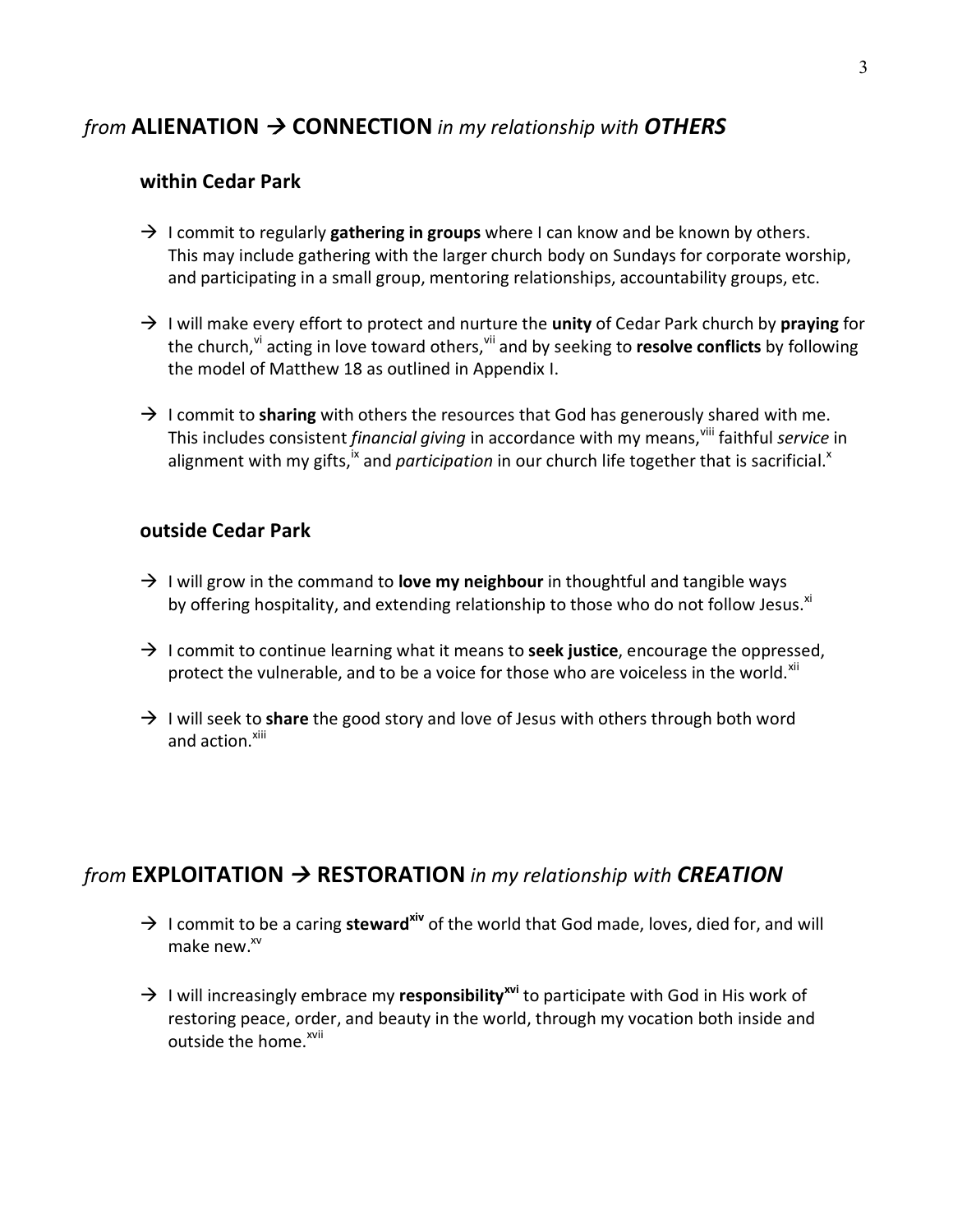# LEADERSHIP COMMITMENT TO MEMBERS

By God's grace **the leadership** of Cedar Park commits to the above and to the following:

- $\rightarrow$  We commit to live according to the criteria assigned to leaders in the Scriptures (1 Tim. 3:1-13; Titus 1:5-9; 1 Peter 5:1-4).<sup>xviii</sup>
- $\rightarrow$  We commit to seek God's will for our church community to the best of our ability as we study the Scriptures and follow the Spirit in collaboration with the church (Acts 20:28; 1 Peter 5:1-5). $x$ ix
- $\rightarrow$  We commit to provide teaching and counsel from the whole of Scripture (Acts 20:27).<sup>xx</sup>
- $\rightarrow$  We commit to resolve conflict in a constructive and loving way, and to exercise church discipline and correction when necessary (Matt. 18:15-20; Gal. 6:1). $^{xxi}$
- $\rightarrow$  We commit to care for you, to seek your growth and flourishing as a disciple of Christ, in part by equipping you for service (Eph. 4:11-13),<sup>xxii</sup> praying for you regularly (James 5:14),<sup>xxiii</sup> and sharing our lives with you (1 Thess. 2:8).<sup> $xiv$ </sup>
- $\rightarrow$  We will lead in the Jesus way by example: with servant hearts (Mark 10:42-44),  $x/v$  and with humility (Phil. 2:3-7).<sup>xxvi</sup>

Signature!of!Pastor:\_\_\_\_\_\_\_\_\_\_\_\_\_\_\_\_\_\_\_\_\_\_\_\_\_\_\_\_\_\_\_\_\_\_\_\_\_\_\_\_\_\_\_\_\_\_\_\_

 $Date:$   $(mm/dd/vv)$ 

# **COMMITMENT OF MEMBERS**!TO!CEDAR!PARK!

By God's grace I commit to moving towards peace in these relationships.

Signature<sup>1</sup> :\_\_\_\_\_\_\_\_\_\_\_\_\_\_\_\_\_\_\_\_\_\_\_\_\_\_\_\_\_\_\_\_\_\_\_\_\_\_\_\_\_\_\_\_\_\_\_\_\_\_\_\_\_\_\_\_

Full Name Printed: The same state of the same state of the same state of the same state of the same state of the same state of the same state of the same state of the same state of the same state of the same state of the s

Date:!\_\_\_\_\_\_\_\_\_\_\_\_\_\_\_\_\_\_\_\_\_\_\_\_\_\_\_\_\_\_!(mm/dd/yy)

By agreeing to the covenant, one expresses his or her intent to *continually* commit to participating in the life of the church. Since a signature is merely a cultural form of expressing commitment, initial commitment may also be expressed verbally.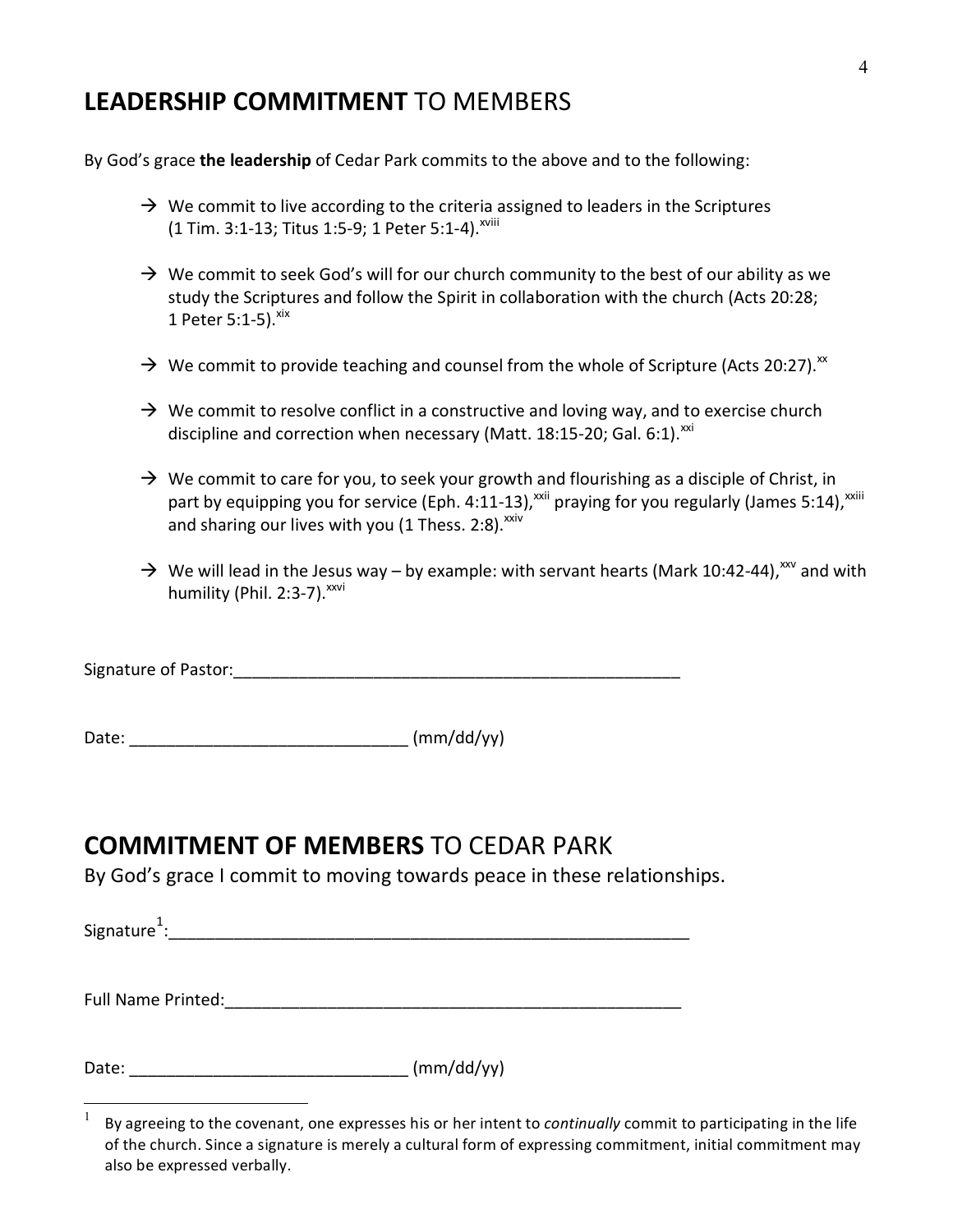## APPENDIX!I

## Steps in peacemaking based on Matthew 18: 15-17<sup>2</sup>

- 1. Meet with the person<sup>3</sup> who has offended you and try to resolve your conflict privately. Please do not try to resolve a conflict by email or letter – use the phone if it is not possible to meet in person.
- 2. When a conflict cannot be resolved between the people involved, seek assistance from church leaders: first seek help from your small group leader or if you do not have a small group leader, please seek help from a pastor.
- 3. If your conflict is with your small group leader or a pastor, seek help from the Associate Pastor or Lead Pastor. If the conflict cannot be resolved by seeking the help of the Lead Pastor, then the Lead Pastor will recommend an elder who you can speak to.

### Steps in addressing concerns regarding Cedar Park ministries or staff members.

- 1. Meet with the staff member or ministry leader to express your concerns. Please do not express your concerns by email or letter – use the phone if it is not possible to meet in person.
- 2. If you are not satisfied with the response of the staff member or ministry leader, seek assistance from the pastor who supervises your area of concern.
- 3. If your concern is not resolved by meeting with the supervising pastor, seek help from Lead Pastor. If your concern is not resolved by seeking the help of the Lead Pastor, then the Lead Pastor will recommend an elder<sup>4</sup> who you can speak to.

Please note that the elders will not process complaints or concerns about a person or a *ministry\*until\*the\*steps\*as\*outlined\*above\*have\*been\*followed.\**

<sup>&</sup>lt;sup>2</sup> **Matt. 18:15-17** "If a brother or sister sins, go and point out the fault, just between the two of you. If they listen to you, you have won them over. But if they will not listen, take one or two others along, so that 'every matter may be established by the testimony of two or three witnesses.' If they still refuse to listen, tell it to the church; and if they refuse to listen even to the church, treat them as you would a pagan or a tax collector."

 $3$  If the offence is sexual abuse or sexual harassment and you do not feel safe speaking to the person who has harmed you, please seek guidance from a pastor in addressing the issue.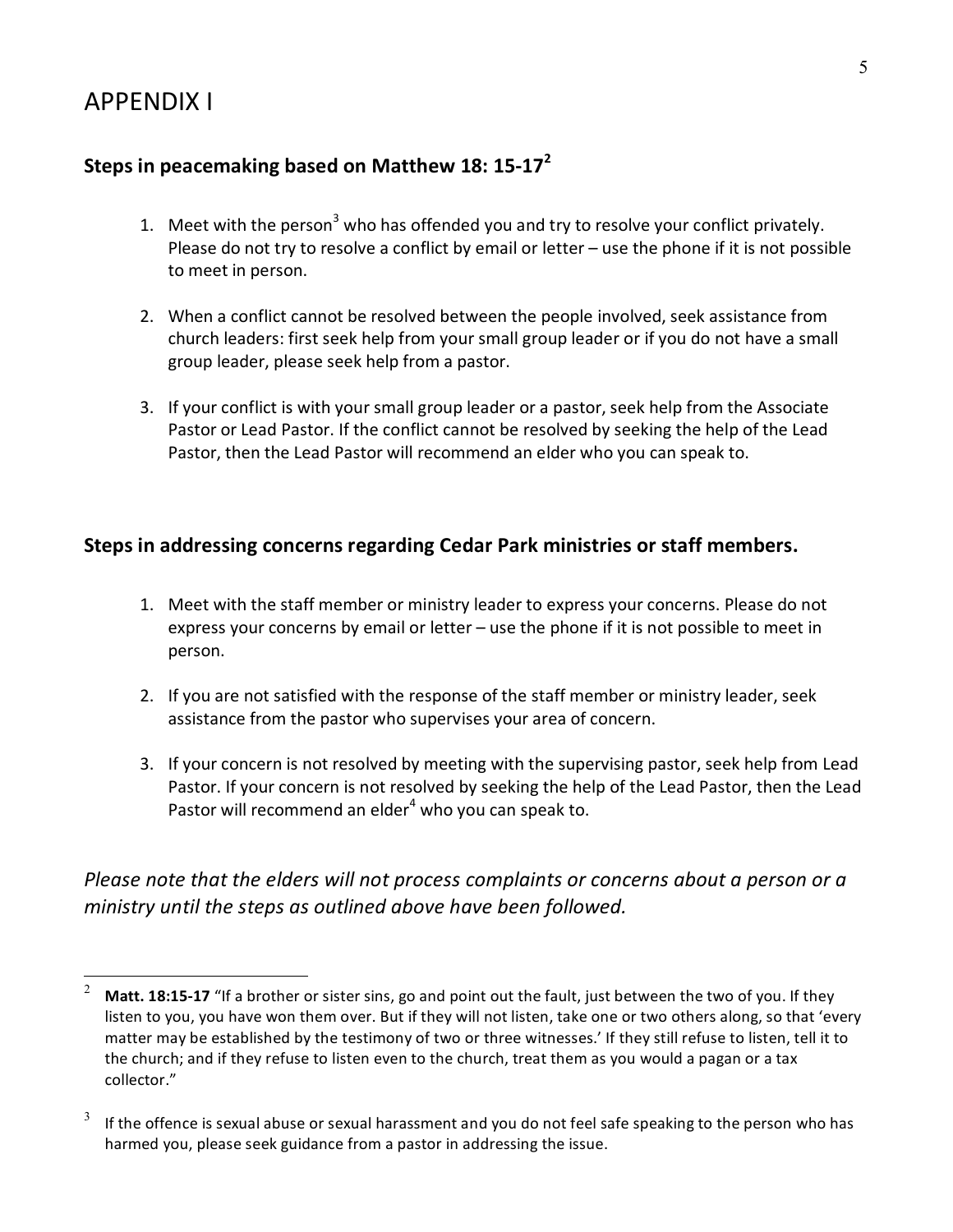# **NOTES**

- $\mathbf{i}$ These spiritual practices are meant to enhance our relationship with God, a relationship that is based on God's grace and Christ's sacrifice and not on our good works.
- $\ddot{\mathbf{i}}$ Eph. 3:18-19 I pray that you may have the power to comprehend, with all the saints, what is the breadth and length and height and depth, and to know the love of Christ that surpasses knowledge, so that you may be filled with all the fullness of God.
- iii Rom. 8:15-16 The Spirit you received does not make you slaves, so that you live in fear again; rather, the Spirit you received brought about your adoption to sonship And by him we cry, "Abba, Father." The Spirit himself testifies with our spirit that we are God's children.
- $iv$ James 5:16 Therefore confess your sins to each other and pray for each other so that you may be healed. The prayer of a righteous person is powerful and effective.

Gen. 2:25 The man and his wife were both naked, and they felt no shame.

- Rom. 8:1-2 Therefore, there is now no condemnation for those who are in Christ Jesus, because through Christ Jesus the law of the Spirit who gives life has set you free from the law of sin and death.
- vi Col. 4:2 Devote yourselves to prayer, being watchful and thankful.
- vii Eph. 4:2-3 Be completely humble and gentle; be patient, bearing with one another in love. Make every effort to keep the unity of the Spirit through the bond of peace.
- viii In 2 Cor. 8-9 Paul encourages the Corinthian church to give with joy, in accordance with their means, freely (as opposed to under coercion), and to meet the needs of others.
- $ix$ 1 Cor. 12:18-20 But in fact God has placed the parts in the body, every one of them, just as he wanted them to be. If they were all one part, where would the body be? As it is, there are many parts, but one body.
- $\mathbf X$ John 15:12-13 My command is this: Love each other as I have loved you. Greater love has no one than this: to lay down one's life for one's friends.
- xi Matt. 22:39 Love your neighbor as yourself.
- xii Is. 1:17 Seek justice, encourage the oppressed. Defend the cause of the fatherless, plead the case of the widow.
- xiii Acts 1:8 But you will receive power when the Holy Spirit has come upon you, and you will be my witnesses in Jerusalem and in all Judea and Samaria, and to the end of the earth.
- xiv Gen. 2:15 The LORD God took the man and put him in the Garden of Eden to work it and take care of it.
- XV John 3:16 For God so loved the world that he gave his one and only Son, that whoever believes in him shall not perish but have eternal life.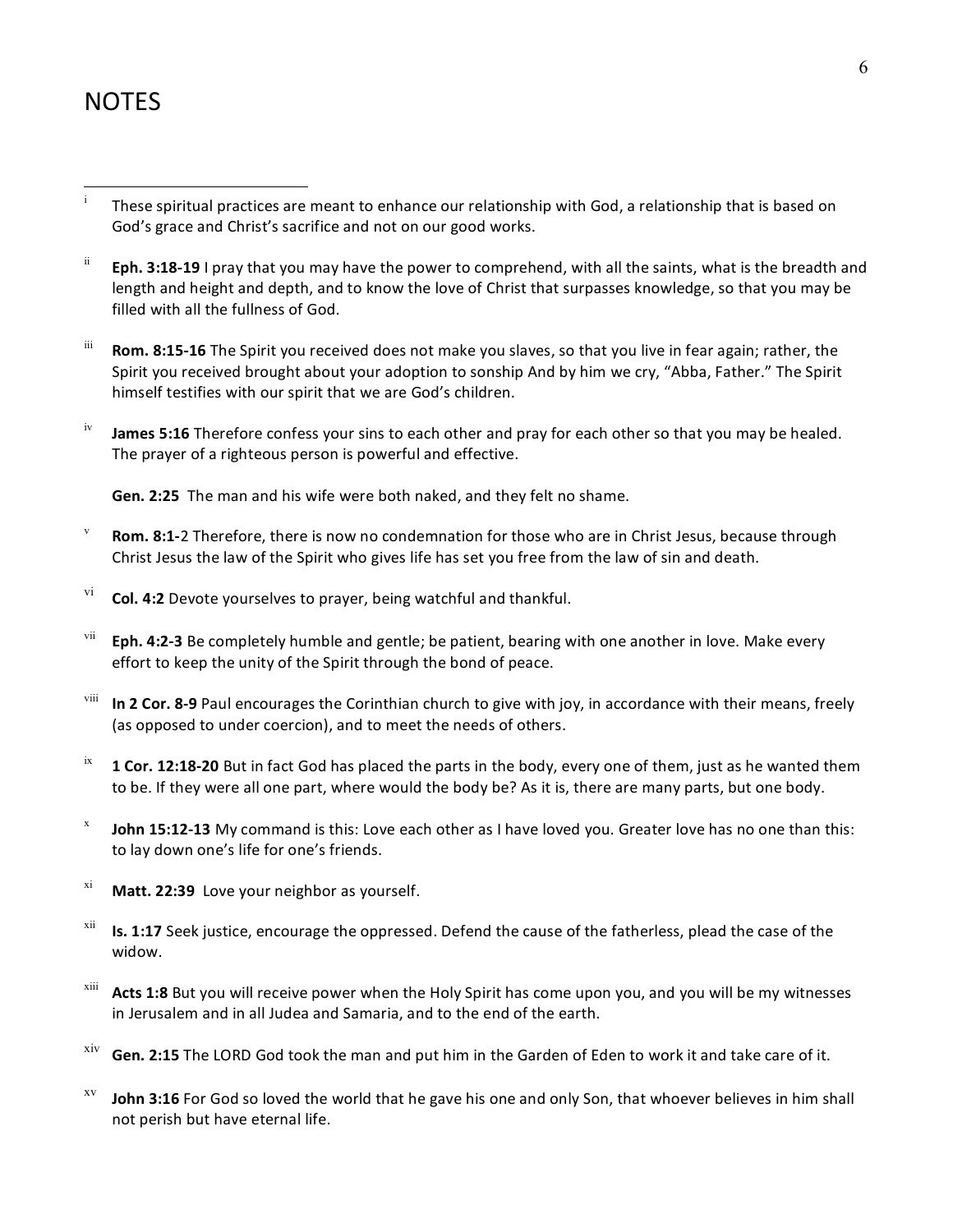**Col. 1:15-20** The Son is the image of the invisible God, the firstborn over all creation. For in him all things were created: things in heaven and on earth, visible and invisible, whether thrones or powers or rulers or authorities; all things have been created through him and for him. He is before all things, and in him all things hold together. And he is the head of the body, the church; he is the beginning and the firstborn from among the dead, so that in everything he might have the supremacy. For God was pleased to have all his fullness dwell in him, and through him to reconcile to himself all things, whether things on earth or things in heaven, by making peace through his blood, shed on the cross.

 $\overline{a}$ 

Rev. 21:5 He who was seated on the throne said, "I am making everything new!" Then he said, "Write this down, for these words are trustworthy and true."

- <sup>XVI</sup> **Gen. 1:28** God blessed them and said to them, "Be fruitful and increase in number; fill the earth and subdue it. Rule over the fish in the sea and the birds in the sky and over every living creature that moves on the ground."
- <sup>xvii</sup> **Col. 3:17** And whatever you do, whether in word or deed, do it all in the name of the Lord Jesus, giving thanks to God the Father through him.
- <sup>xviii</sup> 1 Tim. 3:1-13 Here is a trustworthy saying: Whoever aspires to be an overseer desires a noble task. Now the overseer is to be above reproach, faithful to his wife, temperate, self-controlled, respectable, hospitable, able to teach, not given to drunkenness, not violent but gentle, not quarrelsome, not a lover of money. He must manage his own family well and see that his children obey him, and he must do so in a manner worthy of full respect. (If anyone does not know how to manage his own family, how can he take care of God's church?) He must not be a recent convert, or he may become conceited and fall under the same judgment as the devil. He must also have a good reputation with outsiders, so that he will not fall into disgrace and into the devil's trap. In the same way, deacons are to be worthy of respect, sincere, not indulging in much wine, and not pursuing dishonest gain. They must keep hold of the deep truths of the faith with a clear conscience. They must first be tested; and then if there is nothing against them, let them serve as deacons. In the same way, the women are to be worthy of respect, not malicious talkers but temperate and trustworthy in everything. A deacon must be faithful to his wife and must manage his children and his household well. Those who have served well gain an excellent standing and great assurance in their faith in Christ Jesus.

**Titus 1:5-9** The reason I left you in Crete was that you might put in order what was left unfinished and appoint elders in every town, as I directed you. An elder must be blameless, faithful to his wife, a man whose children believe and are not open to the charge of being wild and disobedient. Since an overseer manages God's household, he must be blameless—not overbearing, not quick–tempered, not given to drunkenness, not violent, not pursuing dishonest gain. Rather, he must be hospitable, one who loves what is good, who is self–controlled, upright, holy and disciplined. He must hold firmly to the trustworthy message as it has been taught, so that he can encourage others by sound doctrine and refute those who oppose it.

**1 Pet. 5:1-4** To the elders among you, I appeal as a fellow elder and a witness of Christ's sufferings who also will share in the glory to be revealed: Be shepherds of God's flock that is under your care, watching over them—not because you must, but because you are willing, as God wants you to be; not pursuing dishonest gain, but eager to serve; not lording it over those entrusted to you, but being examples to the flock. And when the Chief Shepherd appears, you will receive the crown of glory that will never fade away.

<sup>xix</sup> **Acts 20:28** Keep watch over yourselves and all the flock of which the Holy Spirit has made you overseers. Be shepherds of the church of God, which he bought with his own blood.